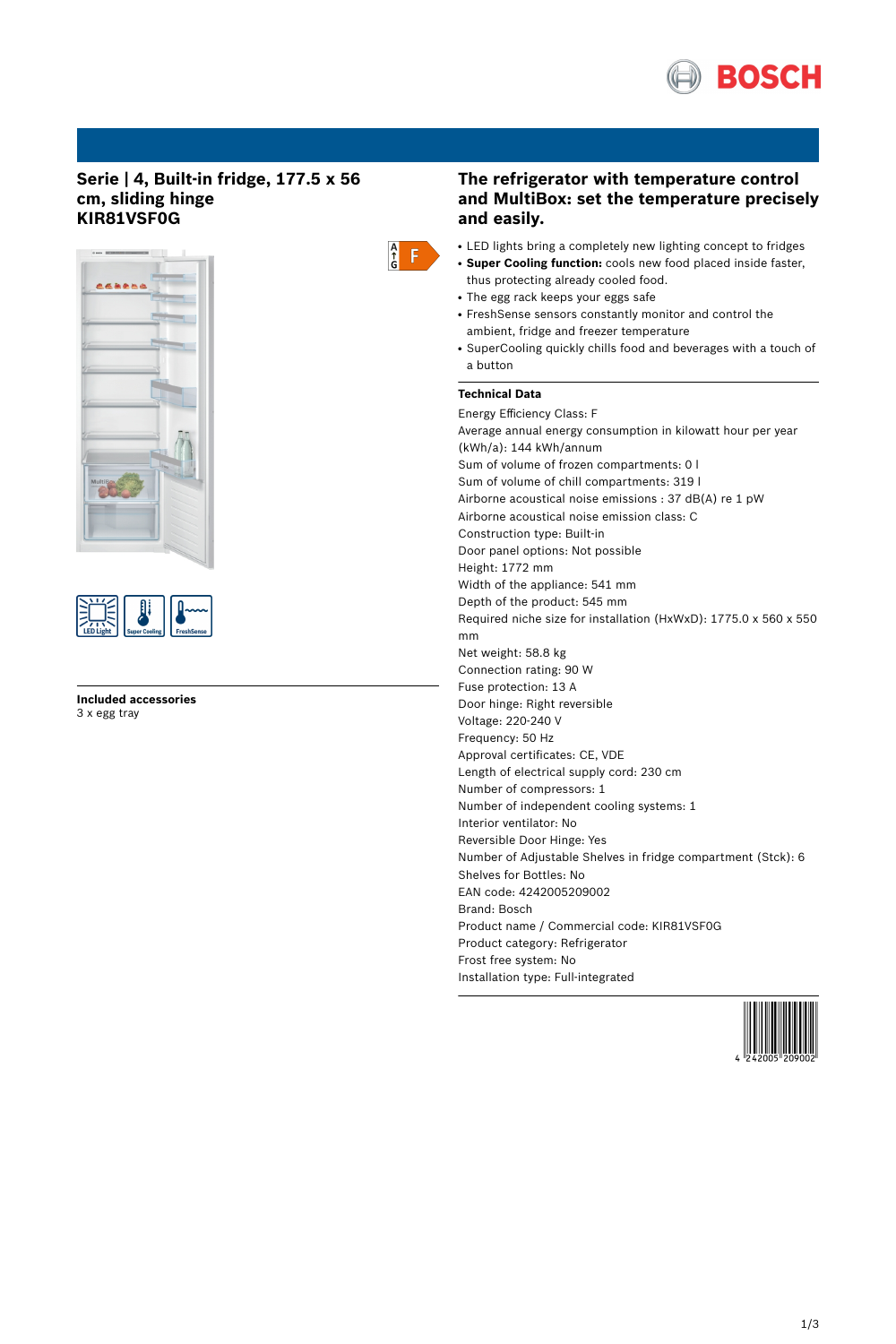

**Serie | 4, Built-in fridge, 177.5 x 56 cm, sliding hinge KIR81VSF0G**

# **The refrigerator with temperature control and MultiBox: set the temperature precisely and easily.**

### **Performance and Consumption**

- EU19\_EEK\_D: F
- Total Volume : <sup>319</sup> <sup>l</sup>
- Net Fridge Volume : <sup>319</sup> <sup>l</sup>
- Annual Energy Consumption: <sup>144</sup> kWh/a
- EU19\_Fast freezer facility\_D
- Noise Level : <sup>37</sup> dB , EU19\_Noise emission class\_D: <sup>C</sup>

#### **Functions**

- Bright interior LED fridge light

#### **Design features**

- LED electronic control
- FreshSense Constant temperature control by intelligent sensor technology
- Automatic defrost fridge
- Super Cooling: automatic deactivation

#### **Design features**

- <sup>7</sup> safety glass shelves of which <sup>6</sup> are height adjustable
- Door shelves in fridge door: <sup>2</sup> large and <sup>4</sup> small.

#### **Freshness System**

- <sup>2</sup> MultiBox drawers

## **Dimension and installation**

- Dimensions: 177.2 cm H x 54.1 cm W x 54.5 cm D
- Niche Dimensions: 177.5 cm <sup>H</sup> <sup>x</sup> <sup>56</sup> cm <sup>W</sup> <sup>x</sup> <sup>55</sup> cm <sup>D</sup>

#### **Key features - Fridge section**

- Right hinged door, door reversible
- Connection value <sup>90</sup> <sup>W</sup>
- 220 240 V

#### **Key features - Freezer section**

- KIR81VSF0G

#### **Country Specific Options**

- Based on the results of the standard 24-hour test. Actual consumption depends on usage/position of the appliance.

#### **Design features**

**Dimension and installation**

**Additional features**